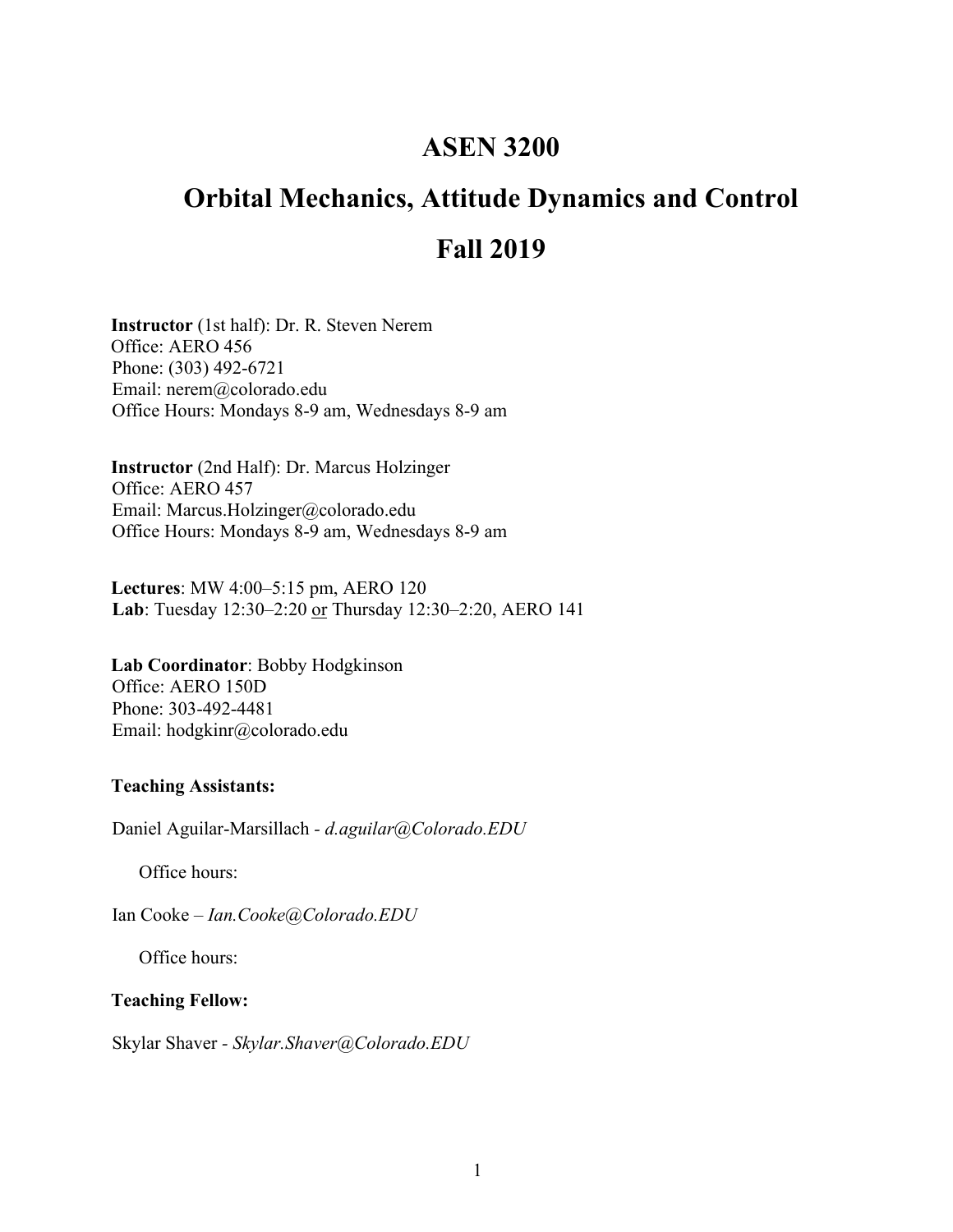**Text**: Howard D. Curtis, *Orbital Mechanics for Engineering Students*, 3rd Edition, Elsevier Aerospace Engineering Series 2013. Electronic edition available for free through CU Libraries.

**Prerequisites**: Requires prerequisite courses of ASEN2003 and ASEN2004 and APPM2360 and APPM 2350 or MATH 2400 (all with minimum grade of C)

**Course Web Page**: http://canvas.colorado.edu

**Overview and Goals**: Students will learn the basics of spacecraft orbital and attitude motion.

In the first half of the course, students will learn the characteristics of the motion of a system of particles with emphasis on the two-body problem, a model that offers a good preliminary approximation for the dynamics governing the motion of a planetary orbiter or interplanetary transfer vehicle. We will study the motion of a spacecraft under the influence of gravitational perturbing forces and n-body perturbations from additional celestial bodies. Also, the perturbations caused by atmospheric drag, and solar radiation pressure will be considered. In addition to studying the motion, we will look at ways to determine the ephemeris or trajectory of a satellite from observations. Finally, we will study aspects of designing an Earth orbiting and/or interplanetary mission.

The lab will involve a combination of Matlab and Satellite Tool Kit (STK), e.g. students will be asked to solve a problem with STK, verify the solution, and/or use data generated by STK in a follow-on application. The objective here is to teach the students how to determine if a result from 'off the shelf software' is reasonable. A primary complaint of employers is that recent graduates often believe whatever comes out of 'blackbox software' even when results are obviously unreasonable. When completed with the orbit portion of the class the student should be somewhat proficient with STK and more skilled in the use of Matlab. They will understand the basics of orbital motion and attendant perturbations as well as mission design and preliminary orbit determination techniques. They will be able to solve problems on these subjects using both their analytical and computer skills.

The second half of the course focuses on dynamics and control of the pointing attitude of spacecraft. Nearly all spacecraft must be accurately pointed to accomplish their mission, yet the natural behavior in orbit is typically uncontrolled tumbling. We will develop a fundamental understanding of these natural 3D rigid body kinematics and dynamics, using this to discuss common methods of passive and active attitude control. Attitude sensor and actuator technology will be investigated, as well as common ways of representing and determining attitude. On the topic of rigid body kinematics, the goal is to make the student comfortable with a small subset of attitude representations such as the DCM and the 3-2-1 Euler angles, and make them at least aware of other set of coordinates such as other Euler angle sequences and the Euler parameters (quaternions). On the topic of rigid body dynamics, the goal is to expose the students to repeated uses of Euler's equation and the angular momentum vector to develop the system equations of motion. On the topic of control, the goal is to show the students how simple open-loop and closedloop flow diagrams can be created, and how to sue the frequency space modeling methods to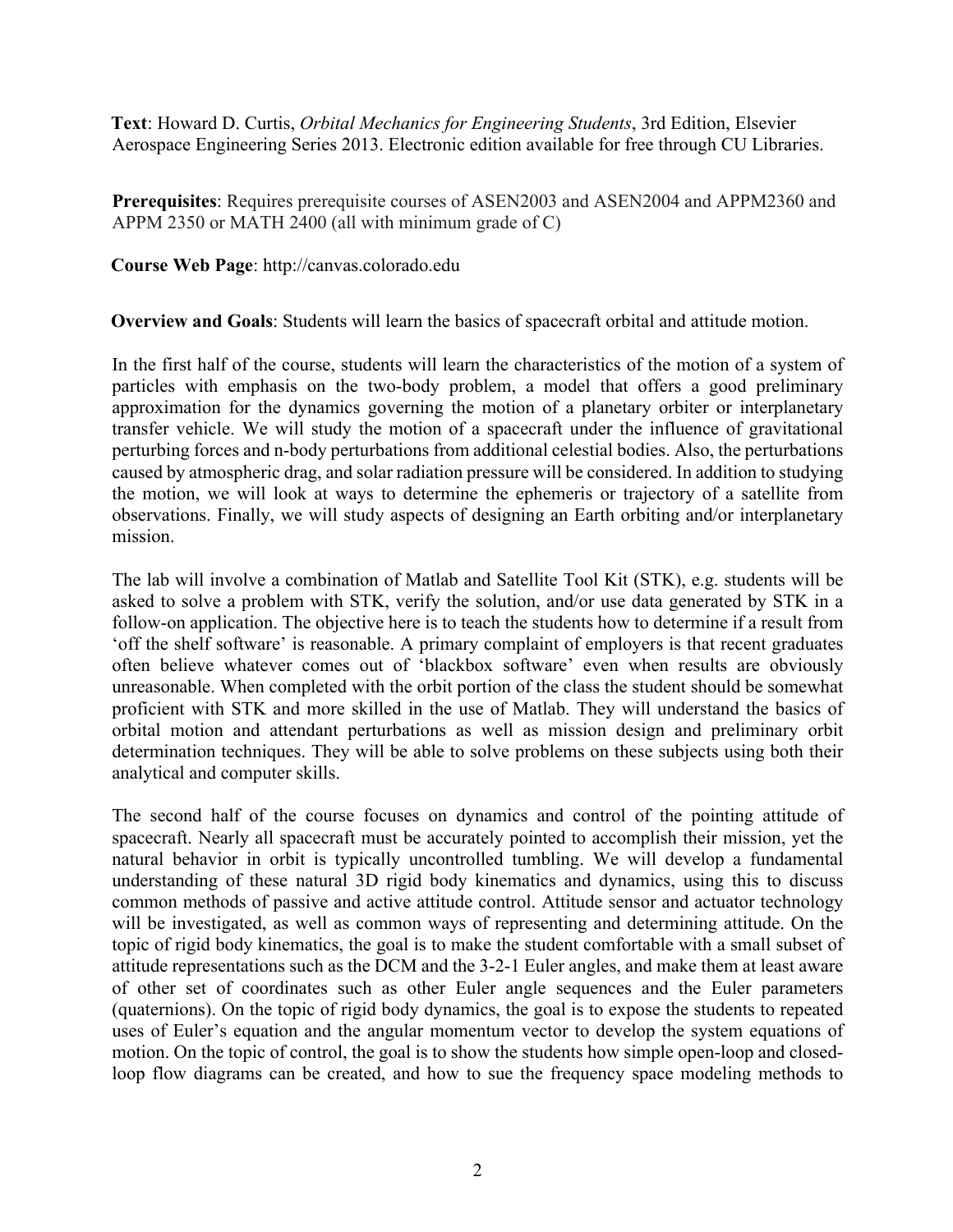develop single-input-single- output linear controls. This is applied to 1-D constrained rotational motion only.

Lab experiments will be conducted to measure spacecraft mass properties, understand the operation of gyroscopic instruments, and design feedback control to achieve precise spacecraft pointing. In these labs the goal is for students to receive hands-on opportunities to see the complex dynamic interactions that can occur with spinning rigid bodies, or even gyroscopic systems.

**Class Format**: The first half of the course will focus on orbital mechanics, led by Professor Nerem. The second half is devoted to attitude dynamics and is led by Professor Holzinger. Each section has a similar format:

• Twice-weekly lectures on Monday and Wednesday

• Two laboratory sections on Tuesday or Thursday. Lab experiments will be conducted on these days and written group reports will generally be due two weeks later. Students will be assigned to a new group for each lab exercise. Collaborations with other lab groups including shared diagrams or extensive discussion of results must be acknowledged at the end of your report. Copying text or answers from another group with or without their permission, or copying from a previous year's report constitutes cheating and will result in a zero grade for the lab. A repeated instance of cheating will result in an F for the course.

• Reading assignments are given weekly.

• In each of the two sections of the course there is a midterm and final exam (a total of 4 exams for the course). These exams will generally be scheduled in the evenings (see the class schedule). The final exam for the attitude section will be given on during the scheduled final exam period, but will only cover the attitude part of the class. All exams must be completed individually. Any type of collaboration or copying on an exam constitutes cheating and will result in an F for the course. If you have exam grading issues, you must see the instructor within 2 weeks of having the exam returned to you.

### **Homework Policy:**

Please note the following policies regarding completing and turning in your homework:

- For grading purposes, homework is considered part of the group grade and only contributes to the total grade when the individual work is C or better.
- Collaboration is permitted on homework. You may discuss the means and methods for formulating and solving problems and even compare answers, but you are not free to copy someone's assignment. Copying material from any resource (including solutions manuals) and submitting it as one's own is considered plagiarism and is an Honor Code violation. Remember, the less you think about the problems yourself, the less you actually learn, and the more difficult it will be to succeed on exams.
- Homework solutions must demonstrate an understanding of the principles involved by including diagrams, using correct notation and terminology, explaining the approach, showing the key steps and intermediate values used to obtain the solution, and outlining the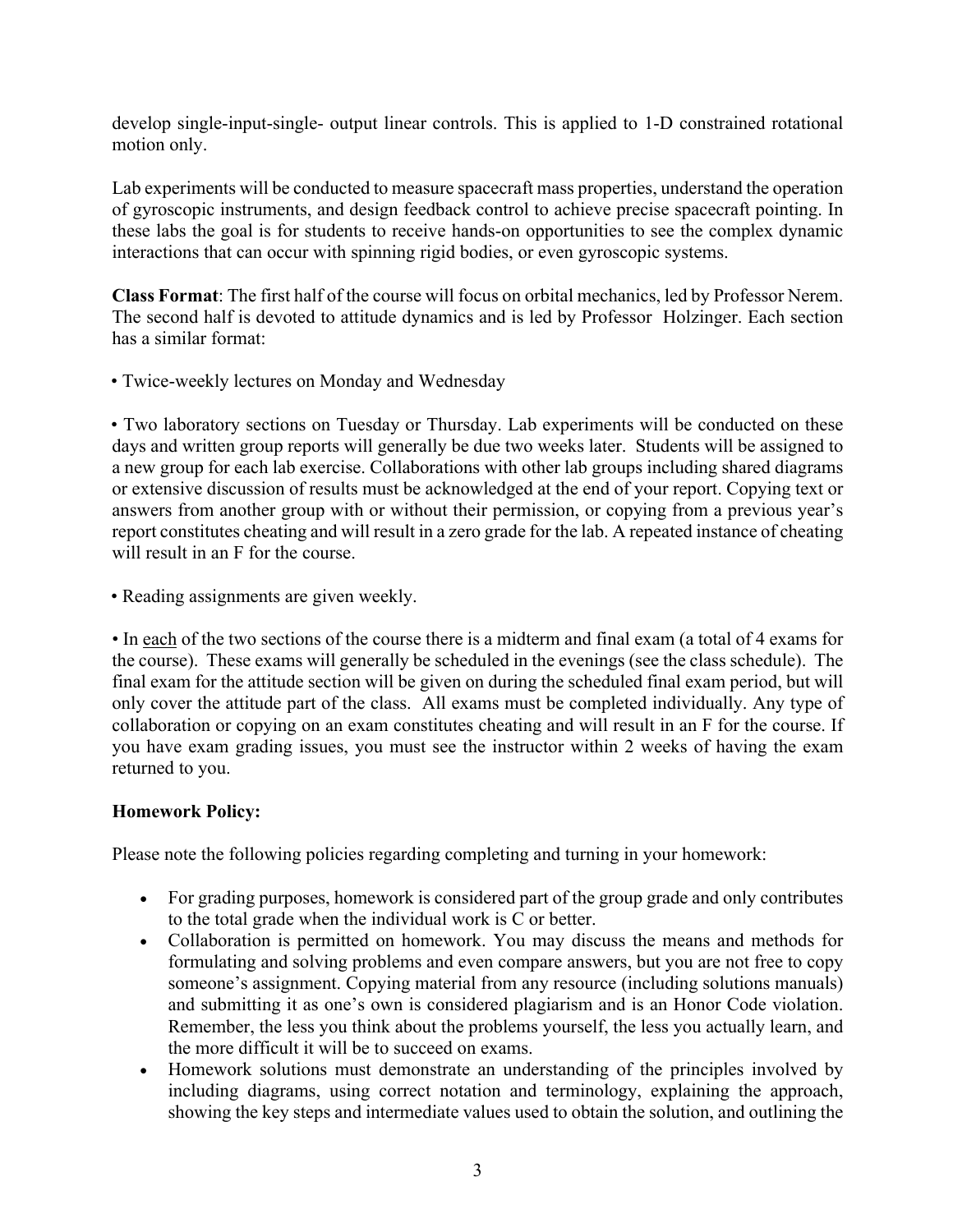answer with proper units. These problem solving steps are critical for developing problem formulation skills.

- Always submit work with a professional appearance. Neatness, clarity, and completeness count.
- If you must miss class for an excused absence, you may submit your homework early. Late assignments are not accepted without prior instructor approval. If you know in advance that you must miss a homework due date or lab, please make arrangements with your instructor via email.
- Although each homework assignment will have several problems, all problems may not be graded. However, solutions will be provided to you for all the problems.
- If you believe that your homework was graded incorrectly, you have 2 weeks from when it is handed back to ask for a regrade. To ask for a regrade, you must attach a cover page describing what you think the error in grading was, and hand it in with your complete homework package from that problem set to a course CA or instructor.

**Class Attendance:** You are expected to attend class. If you need to miss a lecture, it is your responsibility to catch up on the material. Don't go to the instructor to catch up on missed material, speak with class mates and get the notes from them. Campus policy regarding religious observances requires that faculty make every effort to reasonably and fairly deal with all students who, because of religious obligations, have conflicts with scheduled exams, assignments or required attendance. If you cannot attend a regularly scheduled class, it is up to the student to catch up on the missed material. If you cannot take an exam on a particular day, please let the instructor know at the time the exam is being scheduled.

**Make-Up Policy:** There are no make-up homework assignments. If you miss the assignment, you get a zero for it. If you can't make a quiz or exam for a pressing reason, you need to contact the instructor at least one week prior to the exam date. If you can't take the exam for some emergency reason, you still need to notify the instructor prior to the exam. Without prior consent, there will be no make-up exams.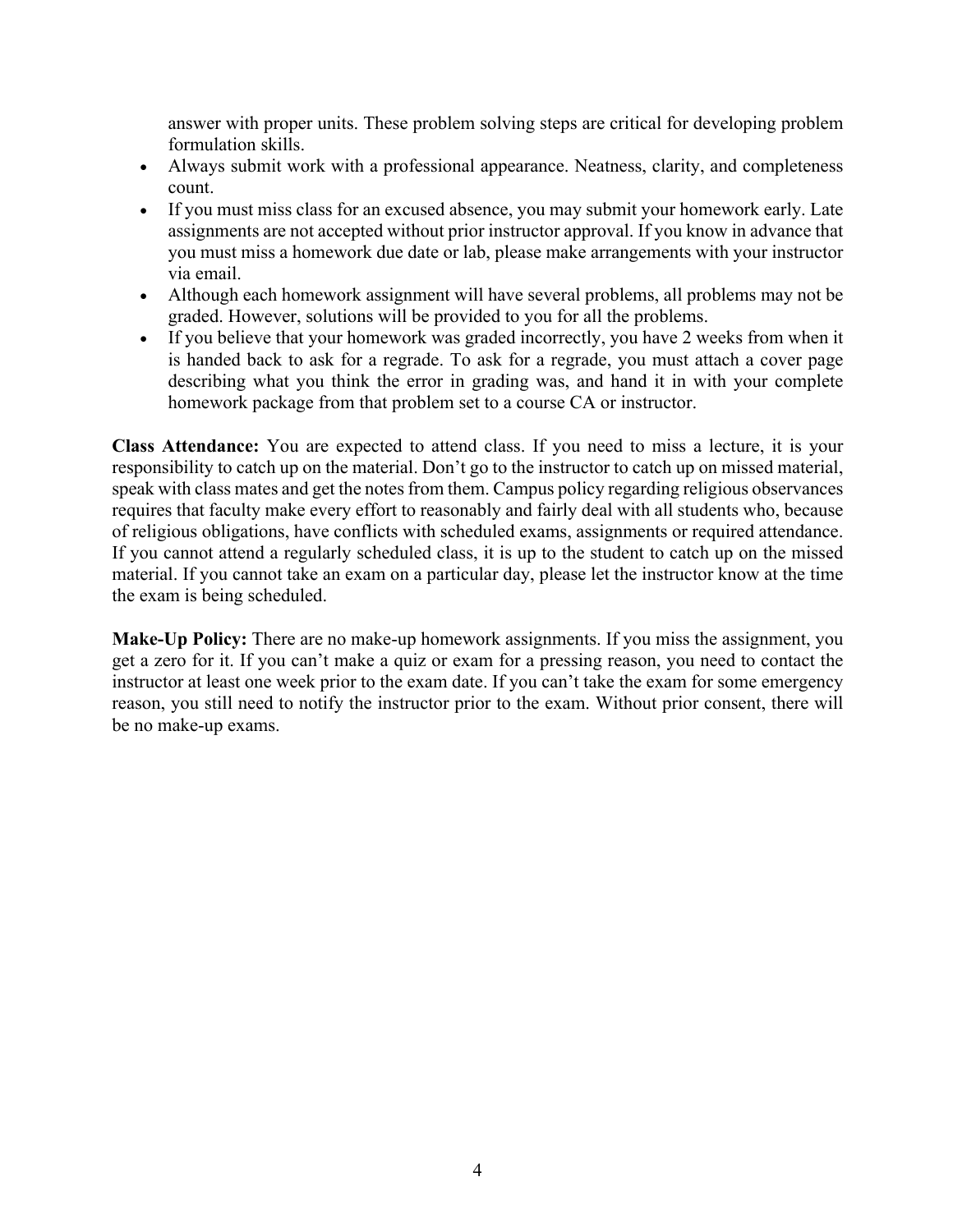**Grading Policy:** In an effort to ensure that each student leaves the class with a fundamental understanding of the topics covered in this course, the final grades will be heavily weighted on each student's individual performance. That is, if a student does not pass the individually graded aspects of the course, he/she will not pass the class overall. Keeping this in mind, the final grades will be determined as shown in Tables 1 and 2.

All Homework 15% Orbit Quiz 10% Orbital Final Exam 15% Attitude Quiz 10% Attitude Final Exam 15% Lab Experiments 30% Research Reports 5%

**Table 1**: Course Grade Percentages if the student achieves an overall grade of C or better on all exams.

Orbit Quiz 20% Orbital Final Exam 30% Attitude Quiz 20% Attitude Final Exam 30%

**Table 2:** Course Grade Percentages if the student achieves an overall grade less than a C on all exams.

**Accommodation for Disabilities**If you qualify for accommodations because of a disability, please submit your accommodation letter from Disability Services to your faculty member in a timely manner so that your needs can be addressed. Disability Services determines accommodations based on documented disabilities in the academic environment. Information on requesting accommodations is located on the Disability Services website. Contact Disability Services at 303- 492-8671 or dsinfo@colorado.edu for further assistance. If you have a temporary medical condition or injury, see Temporary Medical Conditions under the Students tab on the Disability Services website and discuss your needs with your professor.

**Religious Holidays** Campus policy regarding religious observances requires that faculty make every effort to deal reasonably and fairly with all students who, because of religious obligations, have conflicts with scheduled exams, assignments or required attendance. In this class, please alert the instructors about any possible conflicts you potentially foresee during the first week of class. Early knowledge of possible conflicts will enable us to plan appropriately with you. See the campus policy regarding religious observances for full details.

**Classroom Behavior** Students and faculty each have responsibility for maintaining an appropriate learning environment. Those who fail to adhere to such behavioral standards may be subject to discipline. Professional courtesy and sensitivity are especially important with respect to individuals and topics dealing with race, color, national origin, sex, pregnancy, age, disability, creed, religion, sexual orientation, gender identity, gender expression, veteran status, political affiliation or political philosophy. Class rosters are provided to the instructor with the student's legal name. I